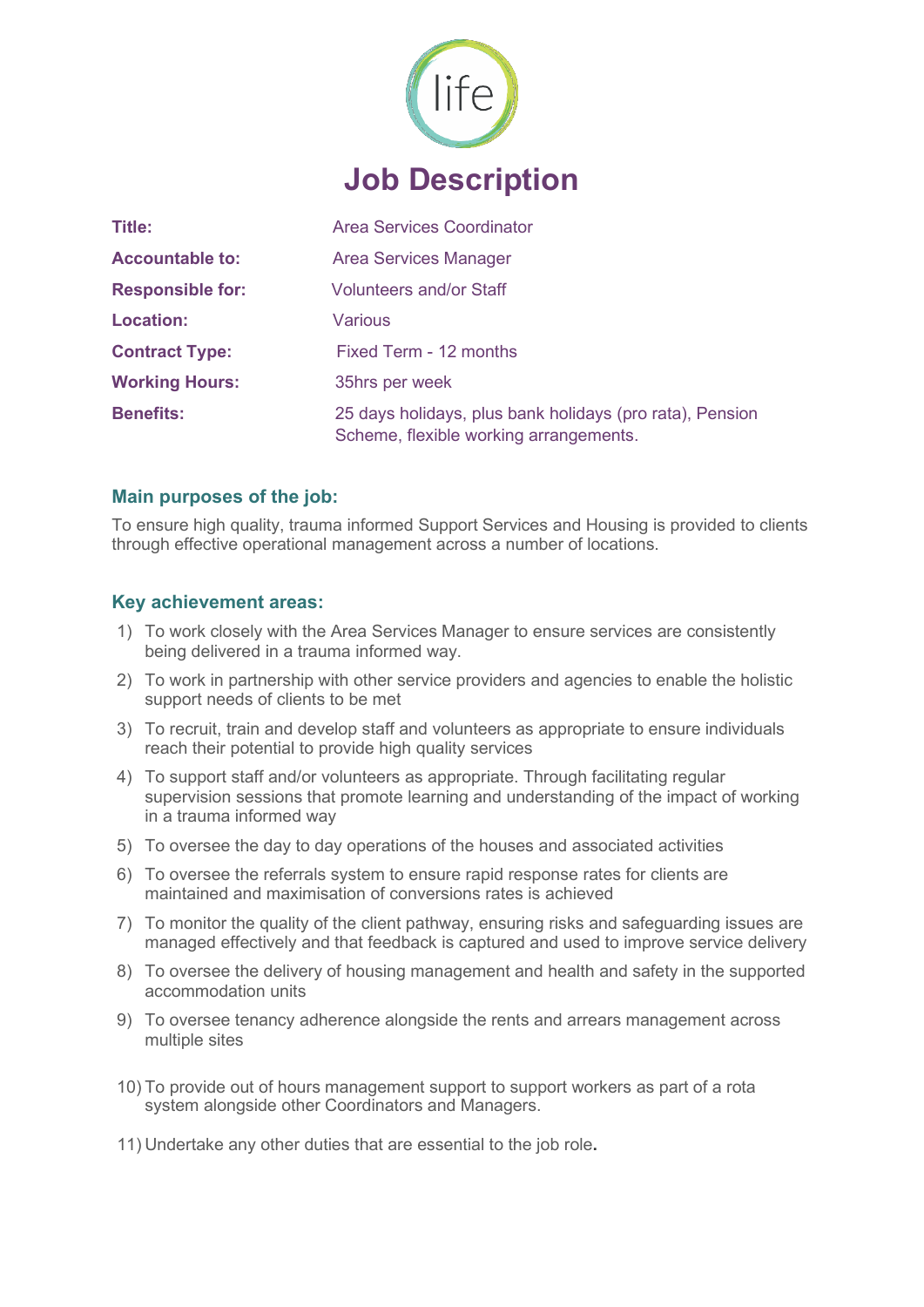- 12) Adhere to Health and Safety procedures relating to the buildings and lone working practices Carry out necessary checks and monthly house audits as appropriate
- 13) Abide by and take responsibility for the implementation of Life's Equality Policy in all aspects of service delivery and working practice.
- 14) Contribute positively to identifying and developing service improvements which respond to equality and diversity issues.
- 15) Work in accordance with the Data Protection Act 1998 and Life's Data Protection Policy

## **Safeguarding Children & Adults at Risk of Harm:**

- Safeguarding is everyone's responsibility and all employees are required to act in such a way that at all times safeguards the health and wellbeing of children and adults at harm of risk.
- Familiarisation with, and adherence to, the appropriate organisational Safeguarding policies and any associated guidance is an essential requirements of all employees as is participation in related mandatory/statutory training.
- All employees must ensure that they understand and act in accordance with this clause. If you do not understand exactly how this clause relates to you personally, then you must seek clarification from your immediate line manager as a matter of urgency.
- Equally, all managers have a responsibility to ensure that their team members understand their individual responsibilities with regards to Safeguarding Children and Adults at Harm of Risk.

#### **Personal responsibilities:**

- The post holder must assume responsibility for their own professional and personal development (supported by Life where appropriate) to ensure their continuing competence to deliver Life's requirements.
- A key component of development is being fully aware of regulatory and legal requirements impacting on operational services and ensuring that all staff within those services are aware of and deliver their individual responsibilities

### **Corporate behaviours:**

#### **All staff are expected to:**

- Work towards the charity's aims and objectives, and uphold it's vision and mission
- Demonstrate respect for others and value diversity
- Act responsibly regarding the health and safety of themselves and others
- Focus on the client and customer, both internally and externally, at all times
- Make an active contribution to develop the service
- Learn from, and share experience and knowledge
- Keep others informed of issues of importance and relevance
- Consciously review mistakes and successes to improve performance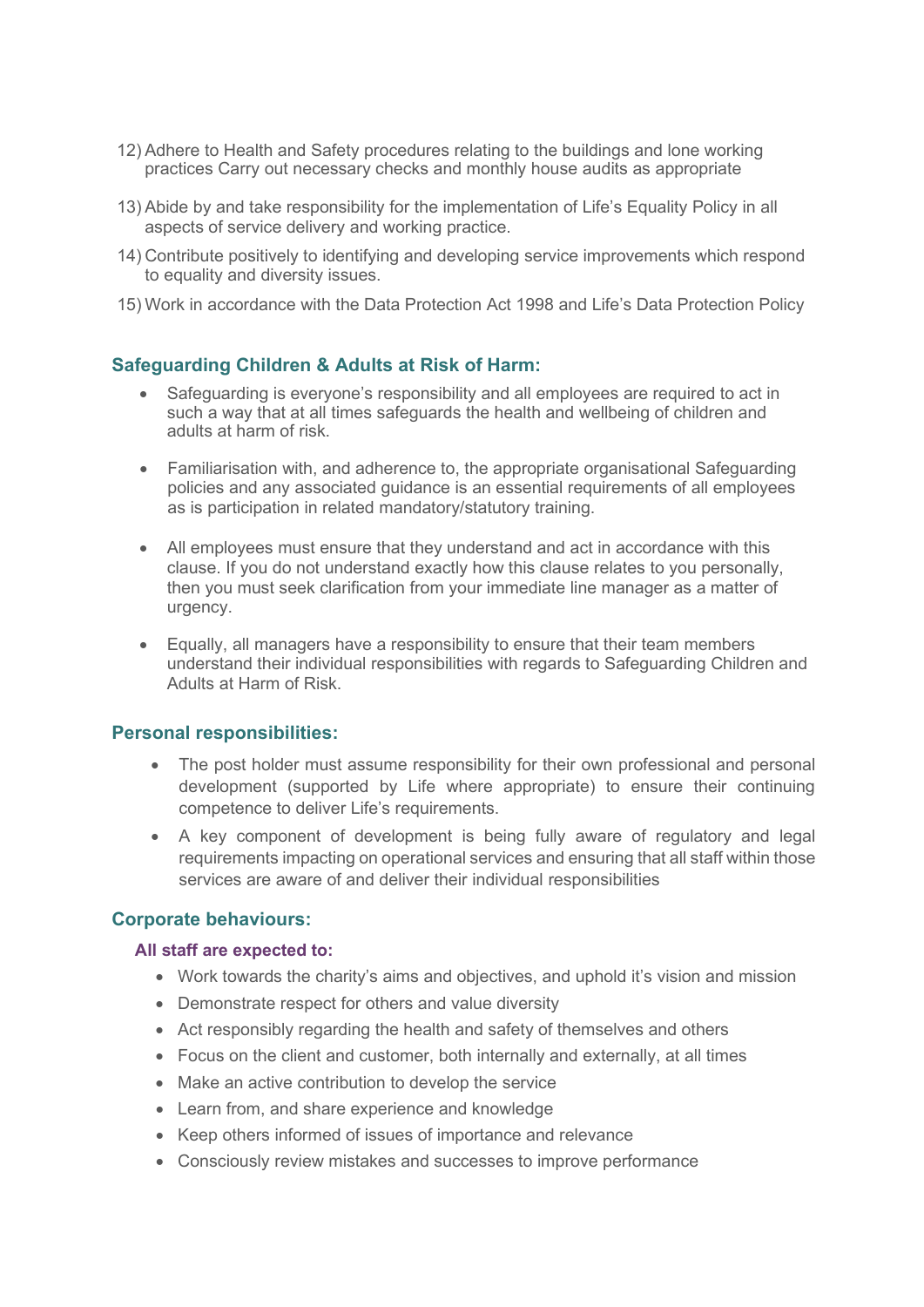- Act as an ambassador for the charity and always maintain professional standards
- Use discretion and sensitivity and be aware of issues requiring total customer confidentiality
- Demonstrate a flexible approach to their work
- Abide by and take responsibility for the obtaining, storage, processing and sharing of any personal data within the meaning of the General Data Protection Regulations 2018 and as defined in the relevant Life policies for all aspects of service delivery and working practice, paying particular attention to the protection of personal information in any form and by whatever means it is accessed by you.

In addition, all managers and supervisors will be expected to:

- Value and recognise ideas and the contribution of all team members
- Coach individuals to perform to the best of their ability
- Delegate work to develop individuals in their roles and realise their potential
- Provide support, feedback and guidance to all team members and encourage their team to achieve work/personal life balance

This job description is not necessarily an exhaustive list of duties but is intended to reflect a range of duties the post holder will perform. The job description will be reviewed regularly and may be changed in consultation with the post holder.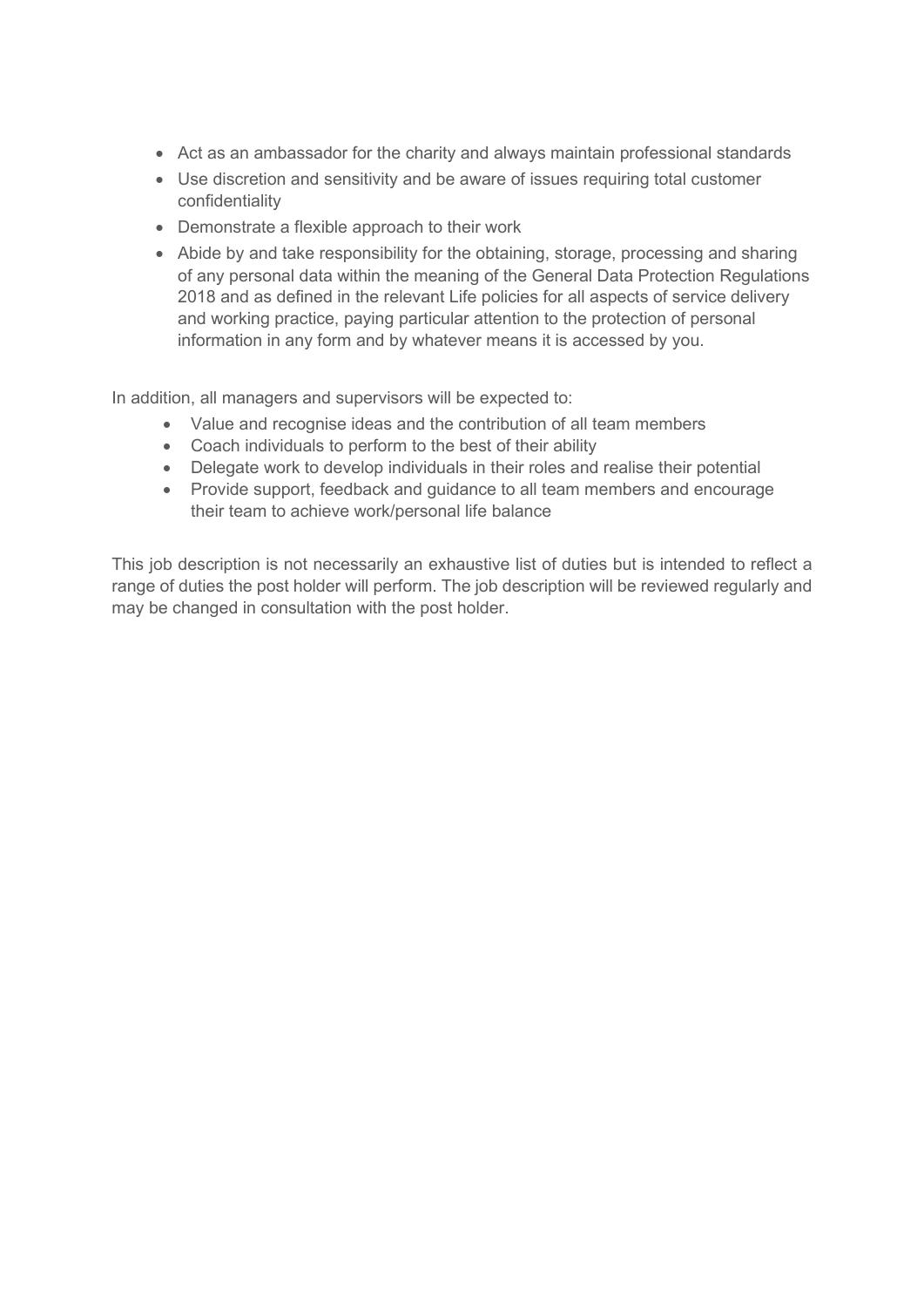# **Post title: Area Services Coordinator**

| <b>Personal skill characteristics</b>                                                                                   | <b>Essential</b><br>(Tick) | <b>Desirable</b><br>(Tick) |
|-------------------------------------------------------------------------------------------------------------------------|----------------------------|----------------------------|
| Leadership                                                                                                              |                            |                            |
| Ability to motivate and develop staff and volunteers                                                                    | $\checkmark$               |                            |
| Proven team building and team working skills committed to the<br>vision, mission and values of the charity.             | ✓                          |                            |
| <b>Experience / Knowledge / Qualifications</b>                                                                          |                            |                            |
| Proven experience of working within a charity in a similar role                                                         |                            | $\checkmark$               |
| Relevant qualification from housing, social care or associated<br>field                                                 | $\checkmark$               |                            |
| Demonstrable experience of working within a care and/or<br>support service for vulnerable clients                       | $\checkmark$               |                            |
| A good level of literacy and numeracy                                                                                   | $\checkmark$               |                            |
| Knowledge and experience of carrying out needs assessments<br>and support planning                                      | $\checkmark$               |                            |
| Understanding the needs of vulnerable people.                                                                           | $\checkmark$               |                            |
| Understanding and experience of promoting equality in<br>employment and service delivery                                | ✓                          |                            |
| Understanding of Trauma informed practice and the benefits of<br>working in this way                                    |                            | ✓                          |
| Understanding of Health and Safety issues and legislation                                                               |                            | $\checkmark$               |
| An understanding of operational management within a similar<br>organisation                                             | $\checkmark$               |                            |
| Experience of safeguarding children and vulnerable adults                                                               | ✓                          |                            |
| A good level of IT literacy                                                                                             | ✓                          |                            |
| <b>Communication</b>                                                                                                    |                            |                            |
| Strong verbal and written communication skills                                                                          | ✓                          |                            |
| Communicates effectively and openly at all levels                                                                       | ✓                          |                            |
| Experience of communicating effectively with a wide range of<br>people to identify their needs, preferences and demands | ✓                          |                            |
| Ability to liaise with a wide range of individuals and external<br>agencies                                             | $\checkmark$               |                            |
| <b>Personal</b>                                                                                                         |                            |                            |
| Committed to the vision, mission and values of the charity                                                              | ✓                          |                            |
| Commitment to quality, customer service, best practice and<br>best value in all aspects of the charity's operation      | ✓                          |                            |